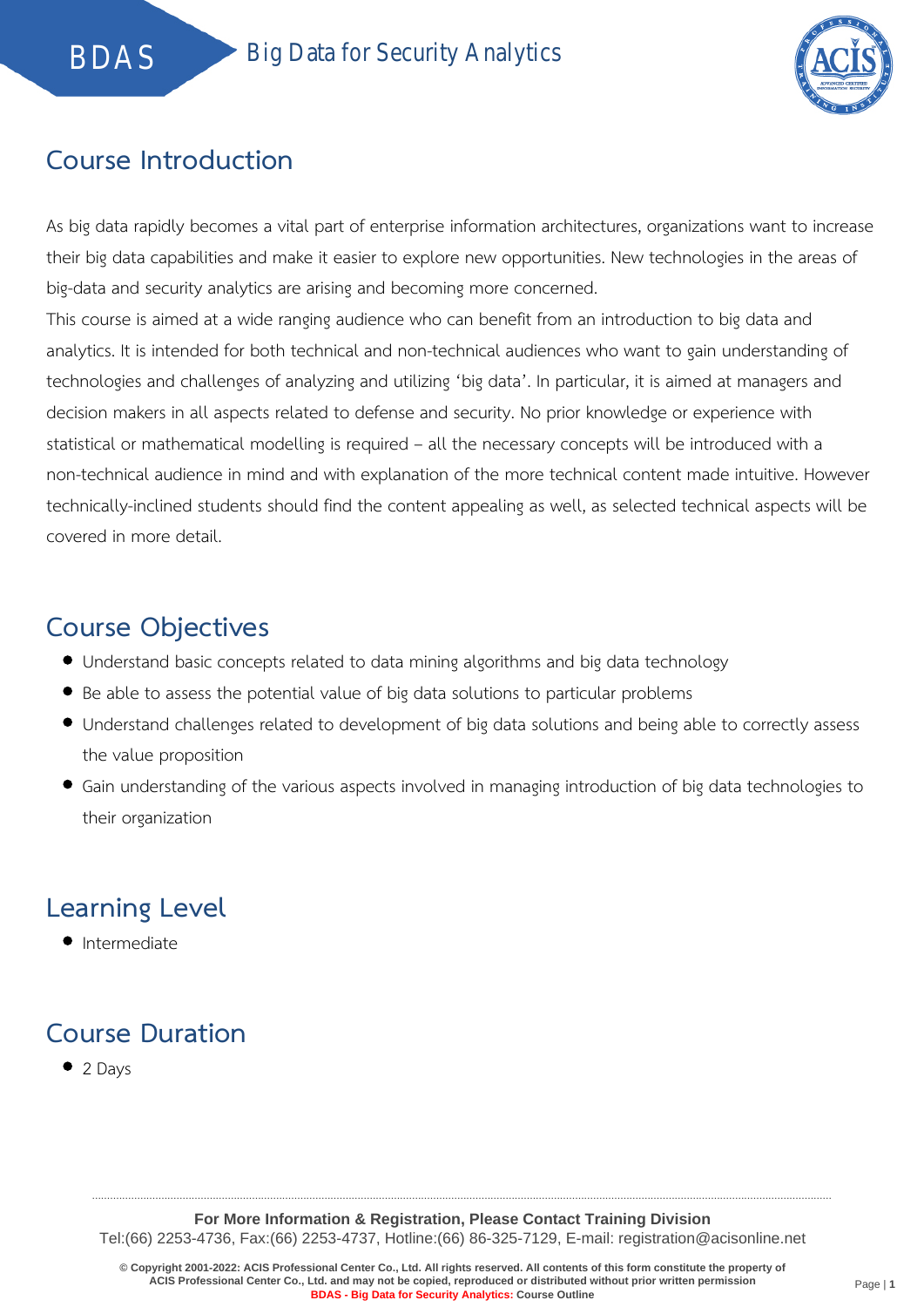BDAS Big Data for Security Analytics



#### **Course Prerequisite**

 $\bullet$  CLBD

#### **Target Group**

- Security Manager
- **IT Manager**
- **•** Enterprise Architect
- Security Administrator
- Systems Engineer
- Security Architect
- Security Consultant
- **•** Security Engineer
- Systems Architect

#### **Course Outline**

#### **Day 1**

- >Big Data Analytics in the Cloud
- Map-reduce & Big Data Analytics
- Big Data Lakes
- Predictive Analytics
- Advantages of Big Data & How Big Data Can Benefit Many Organizations
- Structured & Unstructured Data
- Data Mining Techniques
- How Machine Learning Gets Involved in Big Data Technologies

#### **Day 2**

- One Big Concern : Big Data Security
- Possible Impacts in Case of Security Breach
- How Big Data Can Be Secured
- What Are Networks & What Use is It to Study Them?
- Random Network Models
- How Cloud Computing & Big Data Techniques Can Be Used to Solve Massive Scale Problems

**For More Information & Registration, Please Contact Training Division** Tel:(66) 2253-4736, Fax:(66) 2253-4737, Hotline:(66) 86-325-7129, E-mail: registration@acisonline.net

.....................................................................................................................................................................................................................................................

**© Copyright 2001-2022: ACIS Professional Center Co., Ltd. All rights reserved. All contents of this form constitute the property of ACIS Professional Center Co., Ltd. and may not be copied, reproduced or distributed without prior written permission BDAS - Big Data for Security Analytics: Course Outline**